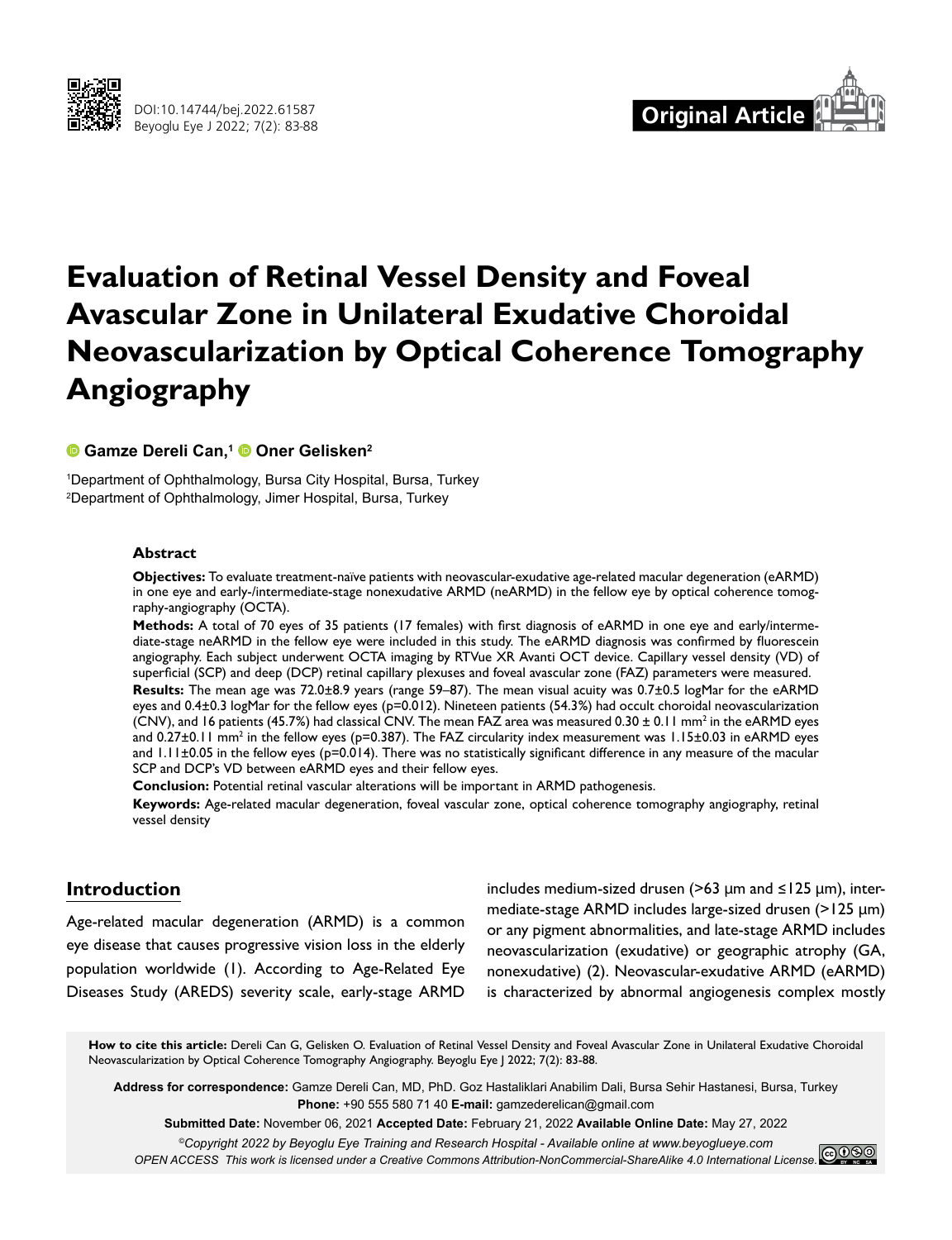originating from the choroidal circulation and to a less extent from the retinal vascular network, which are initiated by high level of vascular endothelial growth factor (VEGF) production. The aberrant vessels grow within the sub-retinal or sub-retinal pigment epithelium (RPE) spaces and are prone to leakage that results in fluid accumulation, hemorrhage, and finally, fibrosis (3). Despite the advent of VEGF inhibitors, late-stage ARMD remains the third leading cause of visual impairment and legal blindness (4).

ARMD is diagnosed by clinical examination and color fundus photography assessment. Fluorescein angiography (FA) is conventionally employed to confirm the presence of neovascularization and its location. The extent of fluorescein dye leakage is used to reveal the subtypes of the eARMD. With advances in imaging technology, fundus autofluorescence (FAF) imaging, spectral-domain optical coherence tomography (SD-OCT) and swept-source OCT-angiography (SS-OCTA) have emerged as non-invasive approaches (5).

ARMD is a bilateral disease, and approximately 20% of patients with early-stage ARMD are prone to the development of either GA or neovascularization. Once neovascular ARMD develops in one eye, subsequently, there is an increased risk of neovascularization in the fellow eye (6,7). Furthermore, post-mortem evaluations have shown the development of "nonexudative neovascularization" in early or intermediate-stage ARMD (8). Therefore, it is important to recognize the process underlying the transformation from early stage to late-stage ARMD or nonexudative to eARMD that would improve our ability to orient our efforts for the prevention of this devastating disease.

The presence of functional and morphological alterations in the second eye of patients with unilateral eARMD by multi-modal imaging technologies including FA, indocyanine green angiography, FAF, and OCT have been reported (9). With advanced image-processing software, OCTA has also provided the capability to assess the alterations in retinal and choroidal vascular circulation which may play a role as precursor biological signs of eARMD development (10,11).

The major aim of the current study was to evaluate treatment-naïve patients with eARMD in one eye and early/intermediate-stage nonexudative ARMD (neARMD) in the fellow eye by SS-OCTA to assess retinal vascular alterations in both eyes.

## **Methods**

This retrospective, cross-sectional, comparative study was performed at the department of ophthalmology of a tertiary center. The study protocol was approved by the Institutional clinical research ethics committee (2011-KAEK-25 2019/03-31) in accordance with the tenets of the declaration of Helsinki.

#### **Study Population**

We retrospectively recruited 70 eyes of 35 patients (17 females) with first diagnosis (treatment- naïve) of neovascular eARMD in one eye and early/intermediate-stage neARMD in the fellow eye (control eyes) that were consecutively referred to our ophthalmology clinic for diagnosis and treatment. Neovascular eARMD diagnosis was confirmed by color fundus photographs, FA, and OCT examinations. Both Type I (occult, sub-RPE) and Type II (classic, sub-retinal) neovascular eARMD forms were included in the study.

A totally 50 patient's files were evaluated for enrollment, and 15 of it excluded for meeting the exclusion criteria: any disorder of the optic nerve or retina, refractive error >±3.00 D, amblyopia, history of intraocular surgery, congenital or juvenile glaucoma, a history of ocular trauma, systemic diseases influencing microvasculature such as diabetes mellitus and chronic renal diseases, ocular media opacity such as cataract precluding high-quality imaging, disagreement with the study protocol and disability to cooperate with image acquisition. Patients with solid organ transplants or any other systemic diseases and patients under any treatment were also excluded due to potential independent effects on the retinal microvasculature.

#### **Examination Protocol and Study Measurements**

The ophthalmologic examination includes best-corrected Snellen visual acuity (20 feet) (BCVA), anterior and posterior segment examination with slit-lamp biomicroscopy, and intraocular pressure measurement (CT.1P, Topcon, Japan). BCVA was converted to logMar for statistical analysis. Each subject underwent SS-OCTA imaging by RTVue XR Avanti OCT device with AngioVue software (Optovue, Inc., Fremont, CA, USA) by the same examiner (GDC). SS-OCTA has provided a detailed analysis of images of retinal superficial and deep microvasculature at a resolution of 5 µm in three dimensions by phase or amplitude decorrelation technology. The macular SS-OCTA images were obtained in  $6 \times 6$  mm frame, and each contains  $400 \times 400$  A-scans. To improve the signal-to-noise ratio (dB) and eliminate the motion artifact, SS-ADA technology was used, and horizontal and vertical images were merged in each measurement. Scans that were not centered, those with a low-signal strength index (<8/10), or incorrectly segmented images were all excluded by or manually corrected if necessary.

A circle with a radius of 1.25 mm from the foveola was used to evaluate capillary vessel density (CVD). The entire enface microvasculature was evaluated in the  $6 \times 6$  mm area (foveal  $= 1$  mm, parafoveal  $= 3$  mm, and perifoveal  $= 6$  mm). Superficial retinal capillary plexus (SCP) was automatically segmented between internal limiting membrane (ILM) to outer boundary of the inner plexiform layer (IPL). Deep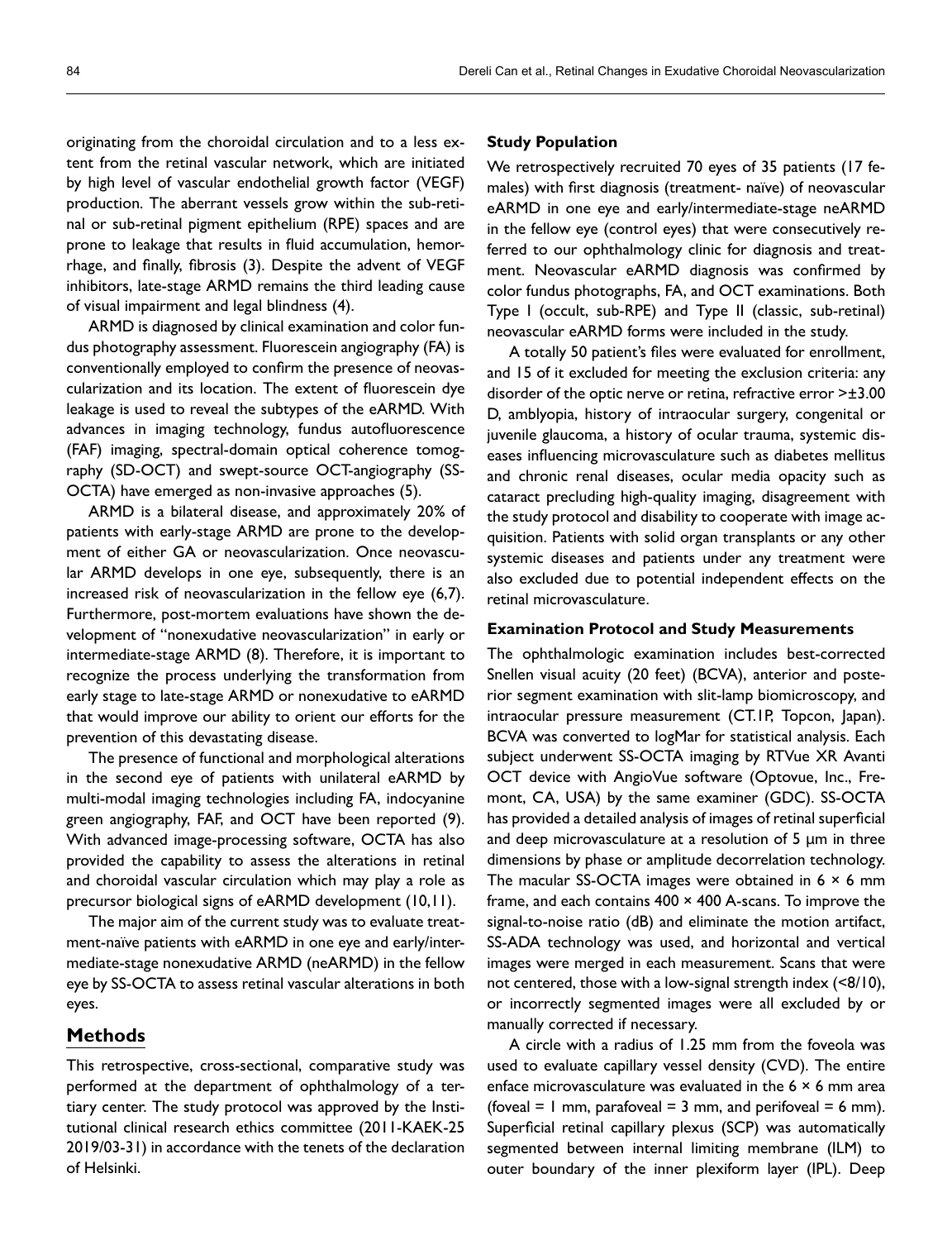retinal capillary plexus (DCP) was automatically segmented between an inner boundary of the IPL and outer boundary of the outer PL (OPL). The CVD shows the percentage area (%) occupied by microvasculature in the segmented area. In the case of macular scans, the following CVD parameters were evaluated for both the SCP and DCP: whole image, superior hemisphere, inferior hemisphere, foveal, parafoveal, and perifoveal.

The FAZ area was measured using a slab from the ILM to outer boundary of the OPL. Area (mm<sup>2</sup>), perimeter (mm), circularity index (CI), and foveal density (FD) were evaluated as FAZ parameters. CI was defined as the ratio of the perimeter of the FAZ to the perimeter of a circle with equal area (12).

Eyes were qualitatively evaluated for OCTA biomarkers of choroidal neovascularization (CNV) morphology as described by Coscas et al. (13) Five criteria were considered to determine the pattern of CNV: (1) shape (lacy-wheel or sea-fan), (2) vessel branching (numerous tiny capillaries), (3) the presence of anastomoses and loops, (4) morphology of the vessel termini (presence of a peripheral arcade), and (5) presence of a perilesional hypointense halo (flow impairment, steal or localized atrophy). If a CNV lesion showed at least three of these features, it was assessed as Pattern I (active-recent lesion). If it showed less than three criteria, it was considered Pattern II (mature lesion).

#### **Statistical Analysis**

SPSS 20 package program (IBM Corp., Version 20.0, NY, USA) was used for analysis. The results were presented for categorical variables as numbers. Age, sex, and refractive error were included in the model as biological and adjustment factors. Parametric and nonparametric tests, including Wilcoxon signed-rank test and Student's t-test were used to compare quantitative variables. Results were represented as mean  $\pm$  SD (standard deviation). The confidence interval was found through Cronbach's alpha analysis. The significance for all analyses was set at p≤0.05.

## **Results**

The mean age was 72.0±8.9 years (range 59–87). The mean BCVA was 0.7±0.5 logMar for the neovascular eARMD eyes and  $0.4\pm0.3$  logMar for the fellow eyes ( $p=0.012$ ). Nineteen patients (54.3%) have Type I CNV and 16 patients (45.7%) have Type II CNV.

The assessment of the predetermined parameters could be realized in all eyes, allowing sufficient quality on the macular OCTA images. The mean FAZ area measured 0.30±0.11  $mm<sup>2</sup>$  in the neovascular eARMD eyes and 0.27 $\pm$ 0.11 mm<sup>2</sup> in the fellow eyes (p=0.387). The mean perimeter and FD (%) were similar between study groups (p=0.655 and 0.151, respectively). The CI measured 1.15±0.03 in neovascular

eARMD eyes and  $1.11 \pm 0.05$  in the fellow eyes ( $p=0.014$ ).

Post hoc analysis revealed that no statistically significant differences were existed between neovascular eARMD eyes and fellow eyes in any measurement of the macular SCP and DCP's CVD. The quantitative results are summarized in Table 1.

In the OCTA morphological analysis, in 13 eyes (37.1%), the lesion was defined as Pattern I, and the remaining 22 (62.9%) as Pattern II. Figure 1 depicts Pattern I and Pattern II CNV. We did not note any significant correlation between CNV type/pattern and the vascular parametrics.

# **Discussion**

This study considered information provided by OCTA regarding retinal vascular network alterations in eyes affected by CNV in comparison with the fellow eyes. In-vessel density (VD), analysis of the eyes with CNV and their fellow eyes showed similar values with regard to SCP and DCP. The FAZ area was larger in CNV eyes than that in fellow eyes; however, the difference was insignificant. Similarly, the FAZ CI was larger in CNV eyes than that in fellow eyes, and the difference was statistically significant.

Previous angiographic and histopathologic studies have shown reduced choriocapillaris density in eyes with ARMD (14,15). Recent studies using OCTA also supported the impaired choroidal blood flow, demonstrating reduced choriocapillaris density across a spectrum of ARMD phenotypes from dry to wet type (16,17). Further, the existence of choriocapillaris nonperfusion in fellow eyes of unilateral eARMD patients has proved to be an indicator for the possible development of exudation on OCTA images (18).

Although the impact of the impaired choroidal vasculature in ARMD pathogenesis has been well-documented, the participation and role of retinal vasculature in ARMD pathogenesis is less clear. First, Toto et al. showed that both SCP and DCP are altered among patients affected by ARMD, and this alteration starts immediately at the intermediate ARMD stage (19). Another study revealed a possible protective role of the presence of the cilioretinal artery based on color fundus photographs from the AREDS (20). Lee et al. have reported retinal vascular changes to precede the development of late-stage ARMD signs (21). However, the impact of the retinal vasculature on advanced stages of ARMD remains unclear. More recently, Lee et al. found that CVD in the SCP is reduced in eyes with eARMD as compared to neARMD (22). They found no differences in FAZ area, perimeter, or circularity between eARMD and neARMD groups. Although a slight not a significant decrease was found in the parafoveal CVD of the DCP in the eARMD eyes, our findings are not in accordance with the prior studies showing a significant decrease in overall retinal CVD. Furthermore, we did note an expansion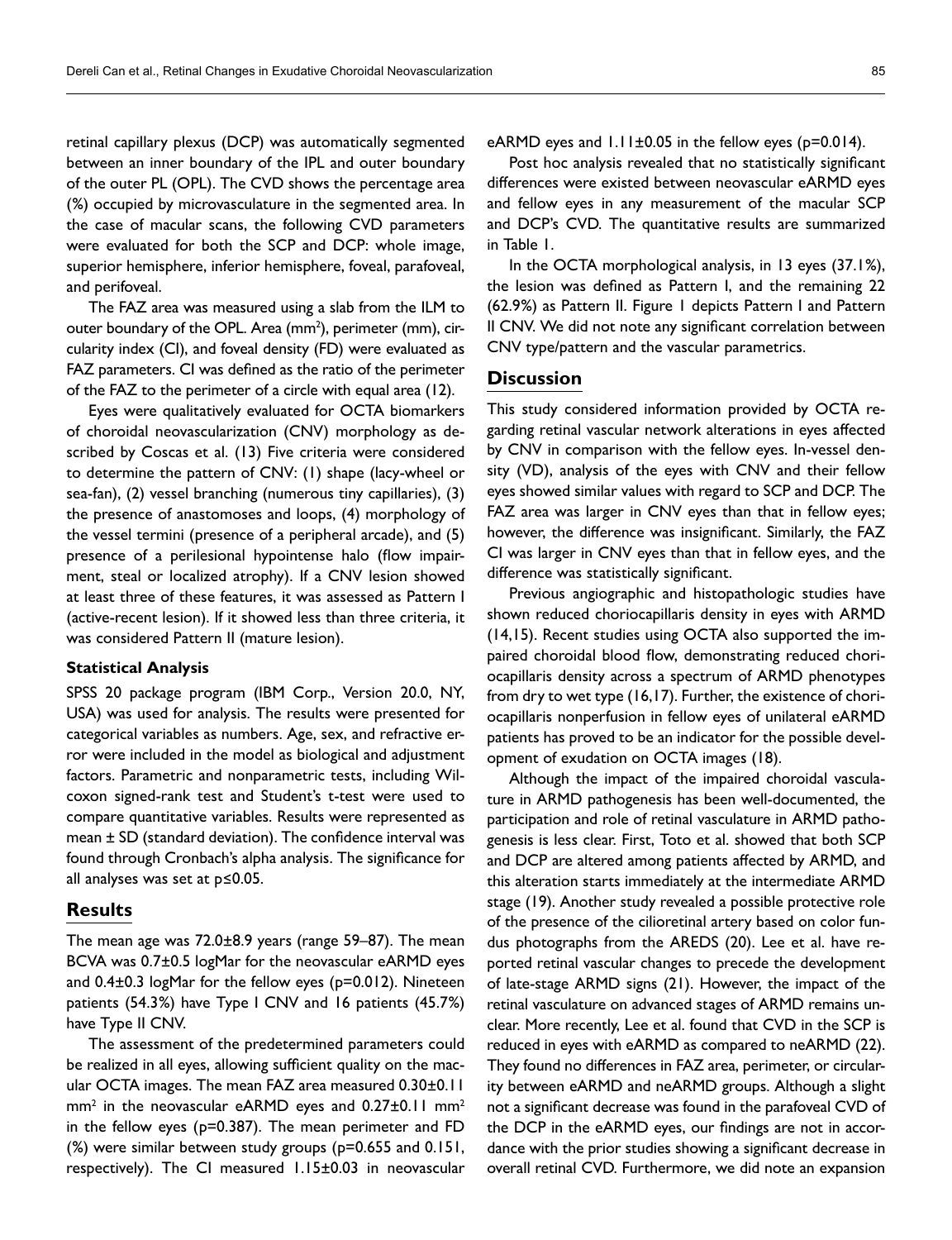|                               | <b>Nonexudative Eyes</b> | <b>Exudative Eyes</b> | P     |
|-------------------------------|--------------------------|-----------------------|-------|
|                               | $(n=35)$                 | $(n=35)$              |       |
| Vessel Density, SCP Flow (%)  |                          |                       |       |
| <b>Whole Retina</b>           | 44.84+4.73               | $45.03 + 4.91$        | 0.891 |
| Superior-Hemisphere           | $44.81 \pm 4.80$         | $45.02 \pm 5.21$      | 0.893 |
| Inferior-Hemisphere           | 44.92±4.84               | 44.96±4.86            | 0.974 |
| Fovea                         | $18.85 + 8.57$           | $23.27 + 10.53$       | 0.143 |
| Parafovea                     | $46.49 \pm 5.67$         | 46.69±4.64            | 0.894 |
| Perifovea                     | $45.60 \pm 5.12$         | $46.11 \pm 5.39$      | 0.757 |
| Vessel Density, DCP Flow (%)  |                          |                       |       |
| <b>Whole Retina</b>           | $45.35 \pm 7.17$         | $45.02 \pm 6.42$      | 0.871 |
| Superior-Hemisphere           | $45.12 \pm 7.94$         | $45.24 \pm 7.15$      | 0.957 |
| Inferior-Hemisphere           | $45.55 \pm 6.59$         | $44.73 + 6.39$        | 0.674 |
| Fovea                         | $33.62 + 8.21$           | $36.56 \pm 12.61$     | 0.386 |
| Parafovea                     | $50.36 \pm 5.86$         | $47.71 \pm 5.52$      | 0.125 |
| Perifovea                     | $46.09 \pm 7.93$         | 45.85±6.86            | 0.918 |
| <b>FAZ Parameters</b>         |                          |                       |       |
| $FAZ$ area (mm <sup>2</sup> ) | $0.305 \pm 0.11$         | $0.271 \pm 0.11$      | 0.387 |
| FAZ perimeter (mm)            | $2.15 \pm 0.43$          | $2.07 \pm 0.55$       | 0.655 |
| CI                            | $1.11 \pm 0.05$          | $1.15 \pm 0.03$       | 0.014 |
| FD (%)                        | $49.83 \pm 7.43$         | $46.76 \pm 5.69$      | 0.151 |

**Table 1.** The quantitavive analysis of retinal vessel density and FAZ parameters in both groups

SCP: Superficial capillary plexus; DCP: deep capillary plexus; FAZ: Foveal avascular zone; CI: Circularity Index; FD: Foveal Density. <sup>a</sup>Paired samples t-test.

in FAZ area and an increase in CI in eARMD eyes than those of fellow eyes. Shin et al. evaluated the foveal microvasculature in patients with intermediate-to-late stage neARMD with OCTA and found that the FAZ area and perimeter in the neARMD patients were larger than those in the controls (23). In addition, they found that VD and perfusion density were significantly lower in neARMD patients than those of the controls. In the current study, we only included treatment-naive patients, and the majority of patients (62.9%) had Pattern II CNV lesion that may be considered more inactive or mature. In addition, 54.3% of patients had Type I CNV lesion. These findings may have caused the CVD values not to be different. Furthermore, the retrospective design of our study and the lack of the control group consisting of healthy volunteers might have masked the relationship between retinal vascular values and the stage of the ARMD. According to these results, we can only conclude that the unilateral exudative CNV development was not a consequence of any alteration in the retinal CVD, but the enlargement of FAZ area and increase of circularity may either be a cause or a result of the ARMD pathogenesis in this study cohort.

It has been accepted that there is a mutualistic symbiotic relationship within the photoreceptor/RPE/Bruch membrane/choriocapillaris complex, and this relationship is lost in both forms of ARMD (24). Hereby, the authors are aware that outer retinal layer changes due to vascular and/or inflammatory events are important to maintain this relationship healthy in any stage of the ARMD. Apart from the pro-inflammatory milieu, the loss of the vascular supply to outer retina-choriocapillaris complex may be the initial insult to this complex. Although it has definitively been accepted that the blood supply of the outer retina-RPE-Bruch membrane complex is originated from the choriocapillaris, a limited number of study showed that the superficial retinal circulation may have an impact on the integrity of the outer retinal layers (25). Trinh et al. found that the radial peripapillary capillary plexus sparing and underlying retinal vascular impairment can cause potential anterograde trans-synaptic degeneration in ARMD pathogenesis (26).

Our study did not include any evaluation of the choriocapillaris vascular parameters. If choroidal alterations are present in our study population, it may also be the cause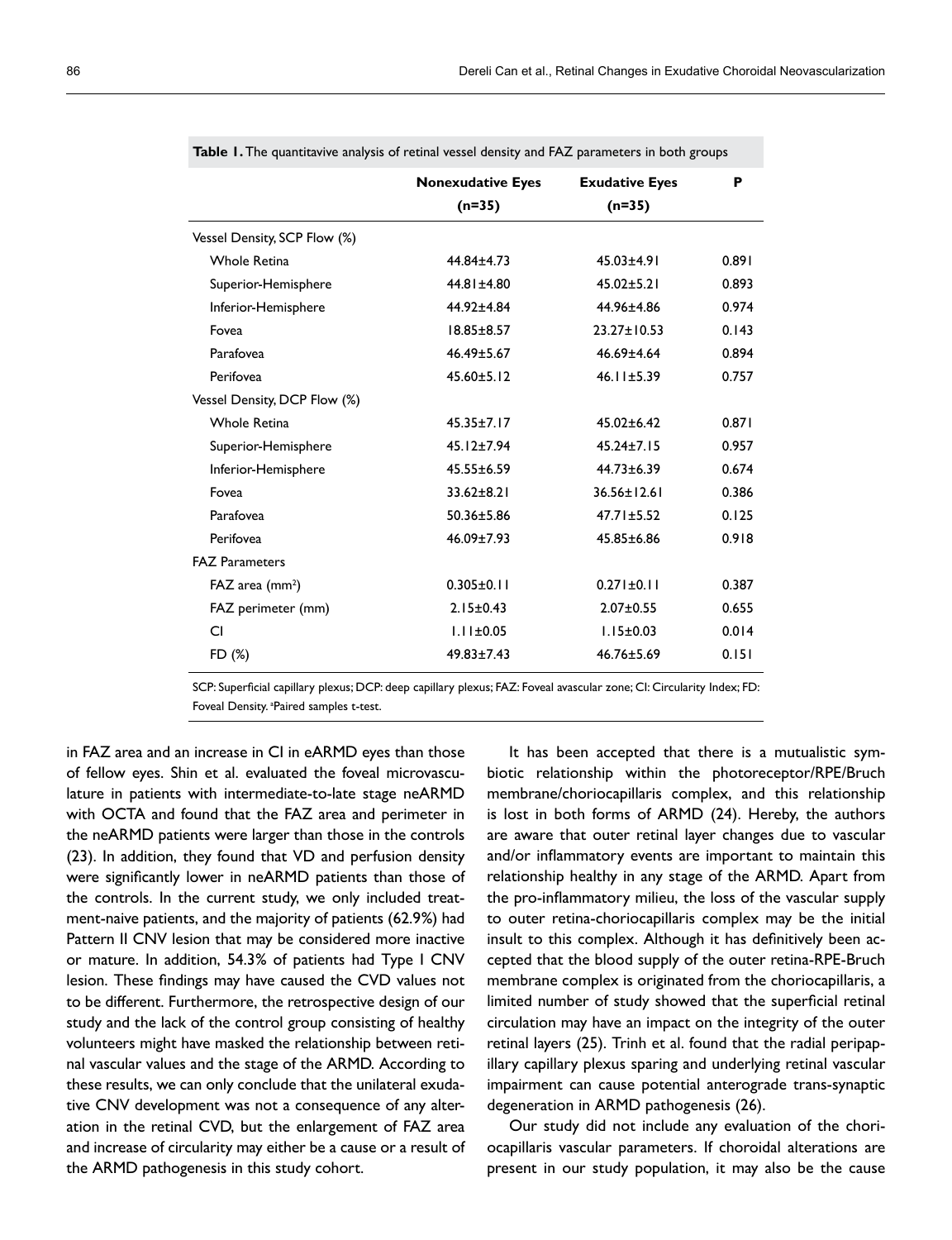

**Figure 1.** Optical coherence tomography angiography scan with corresponding OCT B-scan taken at the level of the outer retina to show the morphology of the CNV. **(a)** Pattern I lesion, the entire extension of a sea-fan Type I CNV is shown: Large mature vessels, branching into tinny capillaries toward the periphery, anastomoses, loops, and peripheral arcades are visible (yellow circle). **(b)** Pattern II lesion, dead tree appearance Type I CNV is shown: long filamentous linear vessels, branching into rare large mature vessels, with rare or absent anastomoses (yellow circle).

of the current findings. Therefore, a combined effect of the outer retinal flow area decrease and choriocapillaris circulation deficits is still valid in ARMD pathogenesis.

#### **Study Limitations**

This study has some limitations. We did not include healthy volunteers to see the retinal vascular alterations in ARMD patients regardless of the stage of the disease. Relatively small number of patients was another limitation. We did not evaluate the axial length which may have a possible impact on the vascular metrics in OCTA. Nevertheless, we included only the patients who have spherical equivalent values between ±3D that can be ignored in the final evaluation. It is worth noting that the retrospective design of the study prevents us to interpret the difference found in FAZ circularity was as a consequence of CNV development or as a cause that increases the risk of developing CNV.

# **Conclusion**

The current literature could not clearly determine the relationship between retinal vascular density and photoreceptor/RPE/choriocapillaris complex. We advocate that both the retinal circulation and photoreceptor/RPE/choriocapillaris complex can affect each other at a certain stage. The strength of our study is describing that potential retinal vascular alterations will result in ARMD development and/ or progression. OCTA can serve as a potential to provide location-specific data in a depth-resolved fashion that may better guide for early diagnosis and management strategies of ARMD in the future.

#### **Disclosures**

**Ethics Committee Approval:** The study protocol was approved by the Institutional clinical research ethics committee (2011-KAEK-25 2019/03-31) in accordance with the tenets of the declaration of Helsinki.

**Financial Disclosure:** The authors declared that this study received no financial support.

**Peer-review:** Externally peer-reviewed.

**Conflict of Interest:** No conflict of interest was declared by the authors.

**Financial Disclosure:** The authors declared that this study received no financial support.

**Authorship Contributions:** Concept – G.D.C., O.G.; Design – G.D.C., O.G.; Supervision – G.D.C., O.G.; Materials – G.D.C., O.G.; Data collection and/or processing – G.D.C., O.G.; Analysis and/or interpretation – G.D.C., O.G.; Literature search – G.D.C., O.G.; Writing – G.D.C., O.G.; Critical review – G.D.C., O.G.